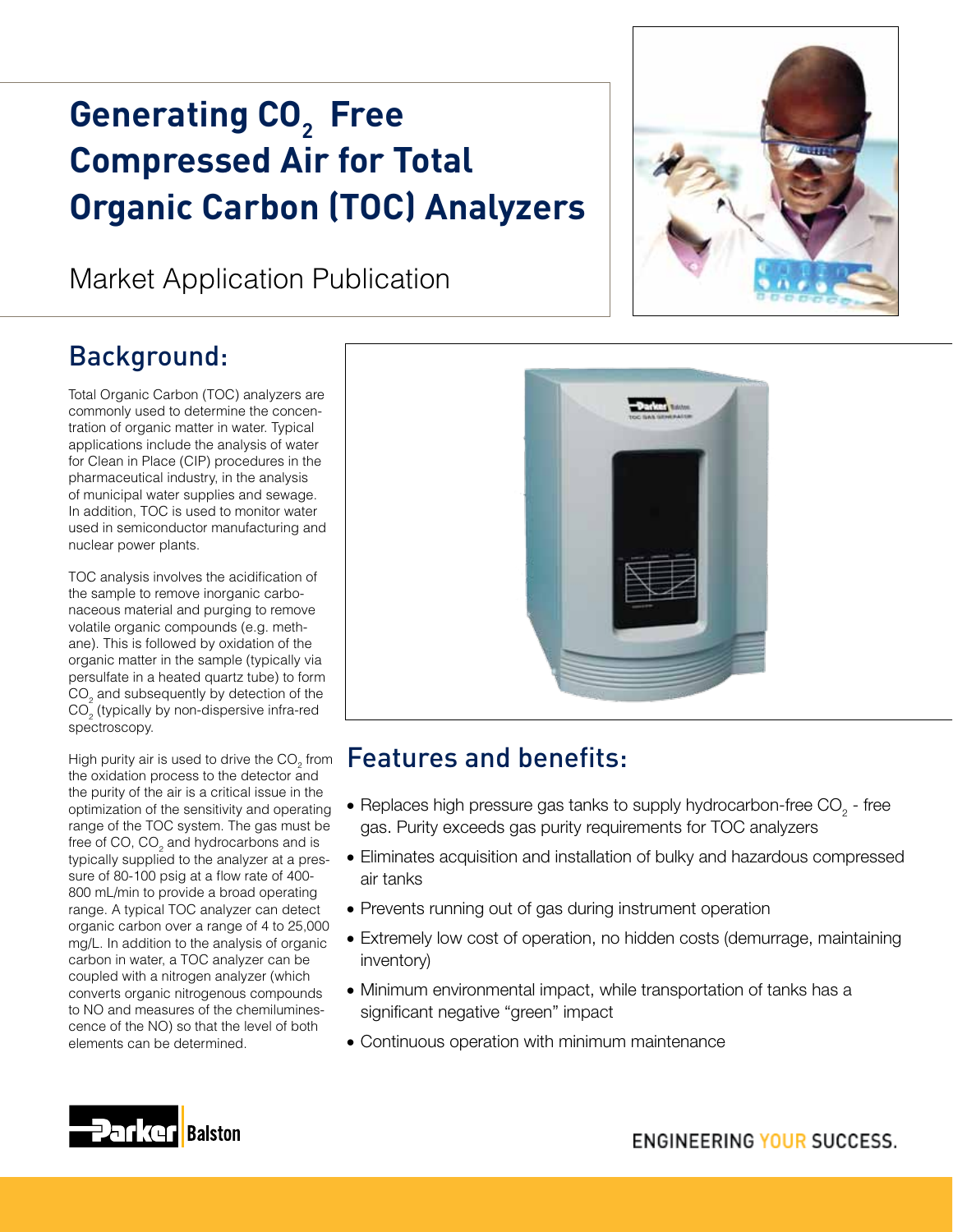# Characteristics of the Air Required for TOC Analysis

The air used for a TOC analysis should contain a minimum of CO and  $\mathrm{CO}_2^{\phantom{\dag}}$  to maximize the sensitivity of the system. Parker Balston TOC gas generators can provide 0.625 lpm (Model TOC-625) or 1.25 lpm (Model TOC-1250) of air with a hydrocarbon concentration of <0.05 ppm (Model TOC-625) or <0.1 ppm (Model TOC-1250) of organic carbon (as methane),  $<$ 1 ppm of CO,  $<$ 1 ppm of CO<sub>2</sub> with a dew point of <-100°F (-73°C).

## Generation of Air for TOC Analyzers

#### **Prefiltration**

Two high efficiency coalescing filters are integrated into the system to remove water, oil and particulate contamination from the compressed air supply. The inlet prefilters are equipped with automatic float drains to eliminate any liquids that have accumulated in the filter housings.

In addition, grade BX Parker Balston particulate filters are incorporated into the system to protect internal components from particulate contamination from both the catalyst tower and the Pressure Swing Adsorption (PSA) towers.

#### **Catalytic Removal of Hydrocarbons**

A proprietary catalyst is used to convert hydrocarbons and CO into  $\mathsf{CO}_2$  and  $\mathsf{H}_2\mathsf{O}$ . The catalyst is located upstream from the PSA towers to

ensure that the production of ultrahigh purity Nitrogen is not compromised. The catalyst is housed in a temperature-controlled assembly that maximizes the conversion of all hydrocarbons in the compressed air to less than 0.1 ppm.

#### $\mathsf{Removal}$  of  $\mathsf{O}_2^{}, \mathsf{H}_2^{}\mathsf{O}$  and  $\mathsf{CO}_2^{}$

Pressure Swing Adsorption (PSA) technology is used to reduce the concentration of oxygen, water and carbon dioxide in the compressed air. The PSA system utilizes two sets of adsorbent beds; as one set of beds adsorbs the gases to be removed from the air, the other set purges these contaminants to the atmosphere.

#### **Final Filtration**

The final filter is a Parker Balston Grade GS membrane filter that removes particulate contamination to 0.01 micron (absolute) and ensures that the outlet nitrogen is virtually particle-free.



Figure: Schematic Diagram of an In-House Carrier Gas Generator for Total Organic Carbon Analyses

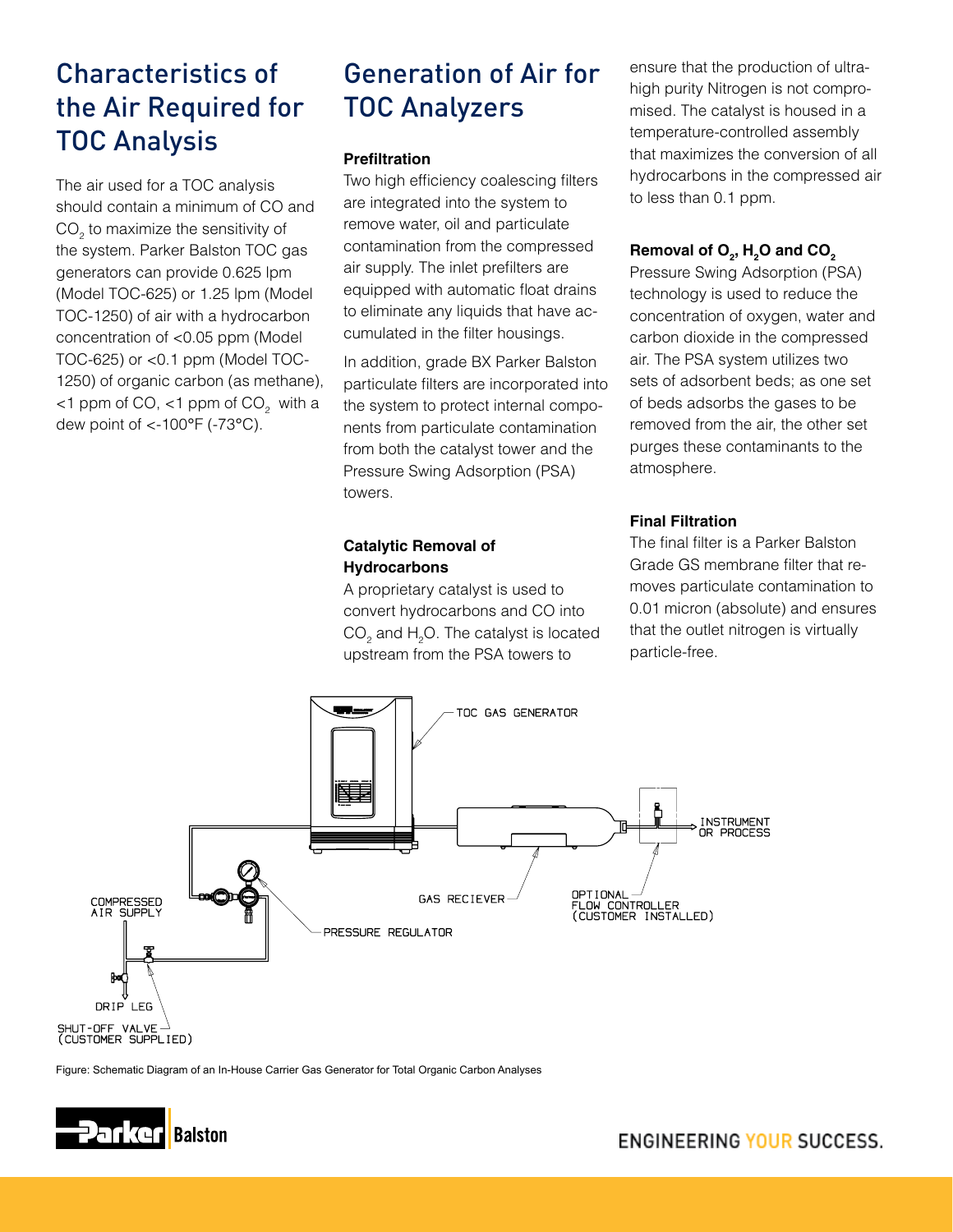### Benefits of In-House Generation of TOC Gas

#### **Safety Considerations**

In-house generation of TOC grade gas readily provides the required volume of sufficiently pure gas on demand at a lower pressure than the gas from a cylinder, so that a significantly greater degree of laboratory safety is provided. In addition, an in-house generator eliminates the need to transport cylinders. The Parker-Balston generators meet the requirements of a broad range of safety standards including NFPA and OSHA (1910.103) and regulatory agencies such as the IEC, CSA, UL, CUL and CE.

#### **Convenience**

When an in-house gas generator is employed, the TOC grade gas is readily available on a continuous (24/7)

basis or can be generated as required with a short system warm-up. Very little maintenance is required; once the system is set up, gas is readily available with no effort on the part of the analyst for an extended period of time.

#### **Elimination of Contamination**

When a cylinder is used to deliver TOC gas, the connection between the source of the gas and the TOC analyzer must be broken when a cylinder is replaced. This can lead to the introduction of contaminants such as water vapor,  $O_2$ ,  $CO_2$  and other materials which may be present in the laboratory atmosphere into the system. These may have a deleterious effect on the TOC measurement. In contrast, when an "in-house" generator is employed, a permanent direct connection is made between the generator and the TOC system, thereby practically eliminating the possibility of contamination.

#### **Cost**

The total cost of operation of an inhouse generator for high purity air is considerably lower than the use of a cylinder to provide the gas, as the only cost is for the electrical power and periodic maintenance.

### Conclusion

A TOC gas generator supplies a continuous supply of hydrocarbonfree, CO<sub>2</sub> free compressed air for a TOC analyzer. An in-house generator is safer and more convenient than the use of bottled gas. In addition, the overall cost is lower and the generator eliminates the requirement for transporting heavy cylinders from the production facility to the end-use location, significant environmental benefits are obtained.